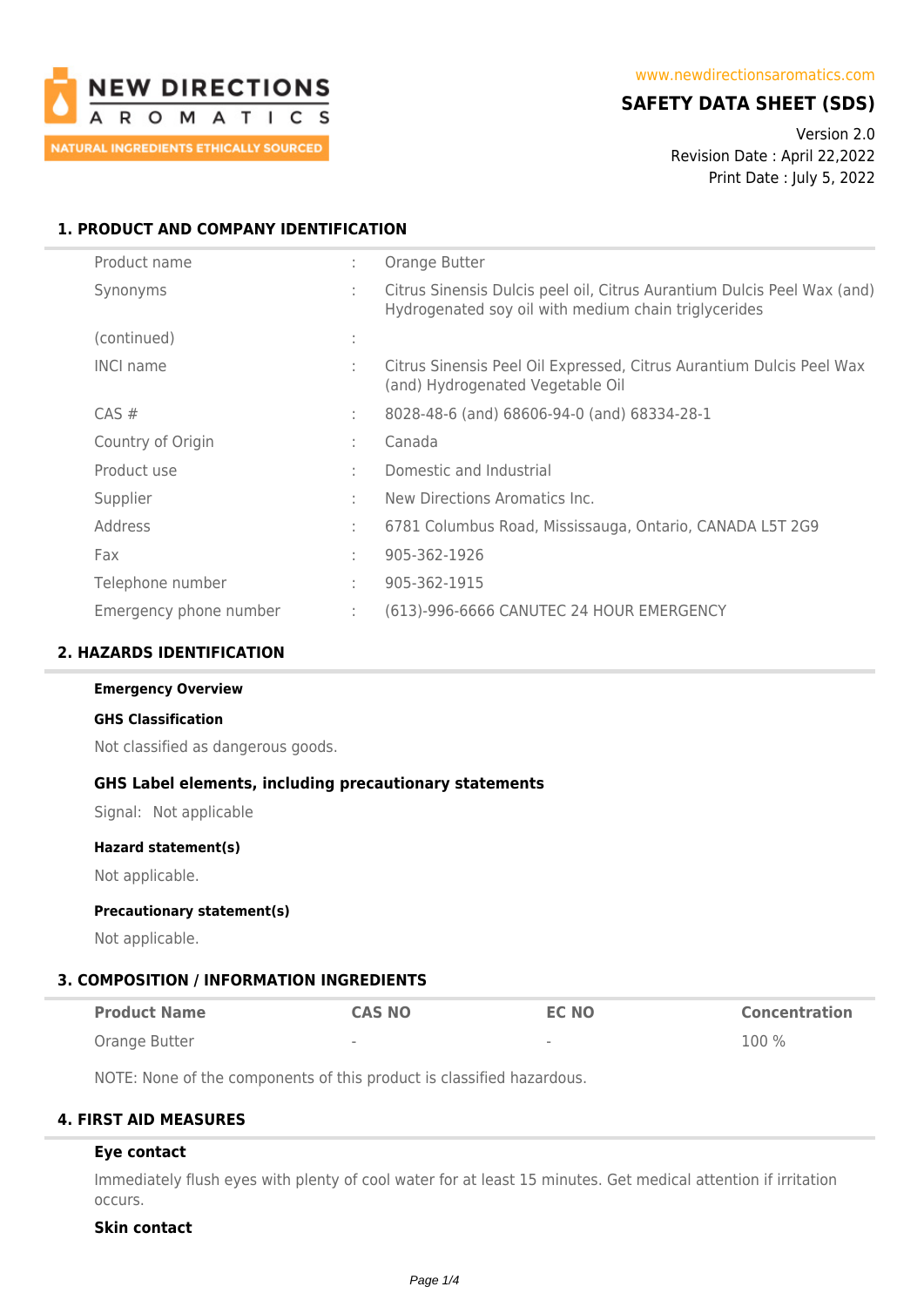Remove contaminated clothing. Wash area with soap and water. If irritation occurs, get medical attention.

## **Inhalation**

If inhaled, removed to fresh air. Get medical attention if symptoms appear.

## **Ingestion**

Seek medical attention or contact local poison control center.

# **5. FIRE FIGHTING MEASURES**

## **Suitable extinguishing media**

Foam. Dry Powder. Carbon dioxide.

## **Unsuitable extinguishing media**

Water spray, water jet.

## **Special protective equipment and precautions for fire-fighters**

Wear proper protective equipment. Exercise caution when fighting any chemical fire. Use water spray or fog for cooling exposed containers.

## **Special hazards arising from the substance or its combustible products**

Hazardous decomposition products may be formed at extreme heat or if burned.

#### **Resulting gases**

Carbon oxides.

## **6. ACCIDENTAL RELEASE MEASURES**

## **Personal precautions, protective equipment and emergency procedures.**

Equip clean crew with proper protection. Respiratory protection equipment may be necessary.

#### **Environmental precautions**

Prevent entry to sewers and public waters. Notify authorities if product enters sewers or public waters.

## **Methods and materials for containment and cleaning up**

Clean up any spills as soon as possible, using an absorbent material to collect it. Use suitable disposal containers.

## **7. HANDLING AND STORAGE**

## **Precautions for safe handling**

No direct lighting. No smoking. Ensure prompt removal from eyes, skin and clothing. Wash hands and other exposed areas with mild soap and water before eating, drinking or smoking and when leaving work. Handle in accordance with good industrial hygiene and safety procedures.

## **Conditions for safe storage, including any incompatibilities**

Provide local exhaust or general room ventilation to minimize dust and/or vapour concentrations. Keep container closed when not in use.

## **8. EXPOSURE CONTROLS AND PERSONAL PROTECTION**

#### **Eyes**

Use tightly sealed goggles.

## **Skin**

If skin contact or contamination of clothing is likely, protective clothing should be worn. Use protective gloves.

## **Respiratory**

In case of insufficient ventilation, wear suitable respiratory equipment.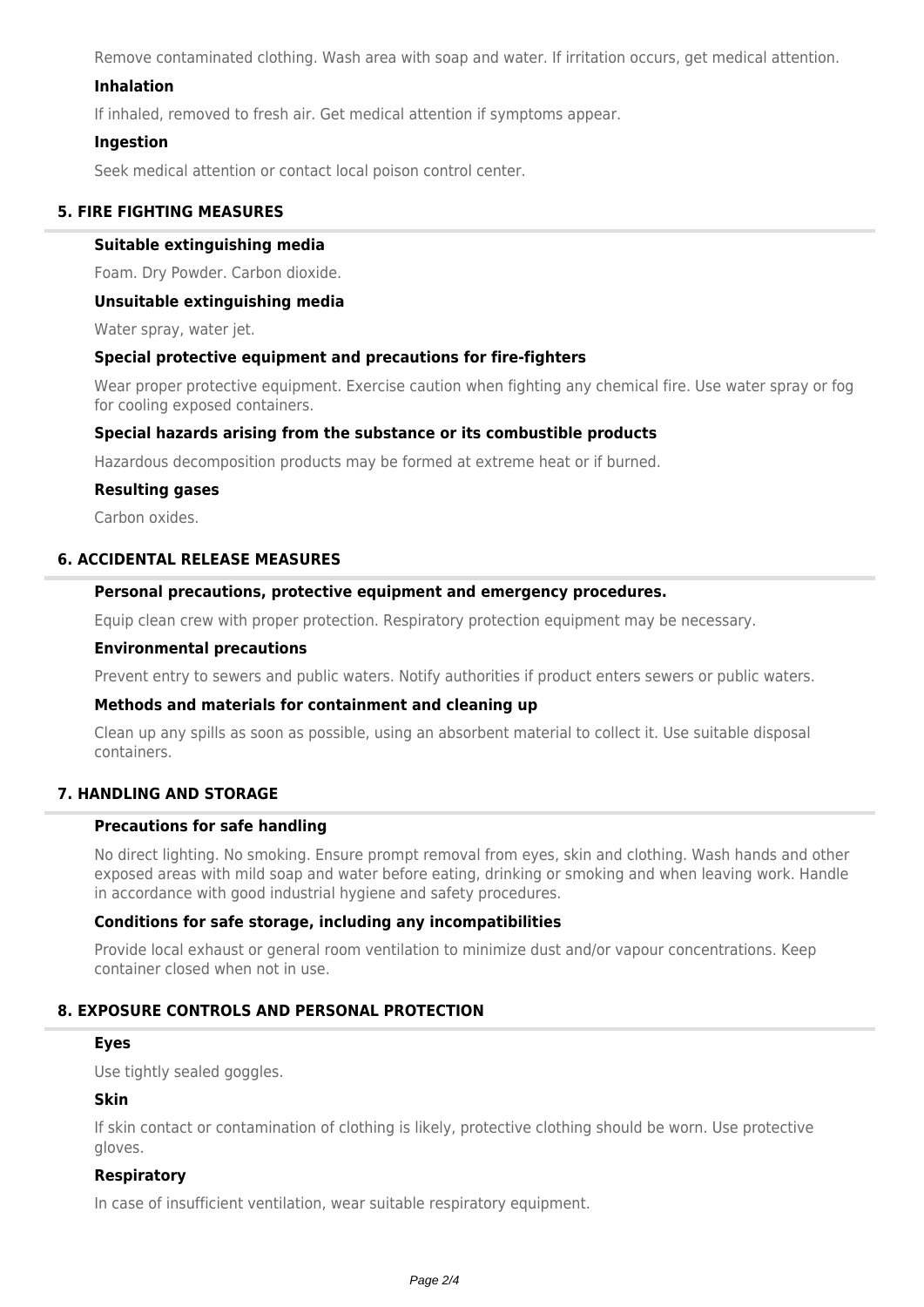# **9. PHYSICAL AND CHEMICAL PROPERTIES**

| Appearance                   | : Yellowish orange soft semi fat |
|------------------------------|----------------------------------|
| Odor                         | Orange odor.                     |
| Melting Point/Freezing Point | : Liquid above $40^{\circ}$ C    |
| Flash point                  | $>315^{\circ}$ C                 |
| Solubility (ies)             | Insoluble in water.              |

## **10. STABILITY AND REACTIVITY**

## **Reactivity**

This material presents no significant reactivity hazard.

## **Chemical stability**

Chemically stable.

## **Possibility of hazardous reactions**

Hazardous polymerization will not occur.

# **Conditions to avoid**

Avoid sparks, flame and other heat sources.

## **Incompatible materials**

Strong oxidizing agents.

# **Hazardous decomposition products**

Carbon Oxides.

## **11. TOXICOLOGICAL INFORMATION**

## **Acute toxicity**

Not available.

## **Reproductive toxicity**

No adverse effects on reproduction are known.

## **Inhalation**

Inhalation of high concentrations of vapor may result in irritation of eyes, nose and throat, headache, nausea, and dizziness.

## **Skin contact**

Adverse skin effects should be prevented by normal care and personal hygiene.

## **12. ECOLOGICAL INFORMATION**

## **Ecotoxicity**

Avoid any pollution of ground, surface or underground water.

## **Persistence and degradability**

Not available.

## **Bio - accumulative potential**

Not available.

# **Mobility in soil**

Not available.

# **Other adverse effects**

Not available.